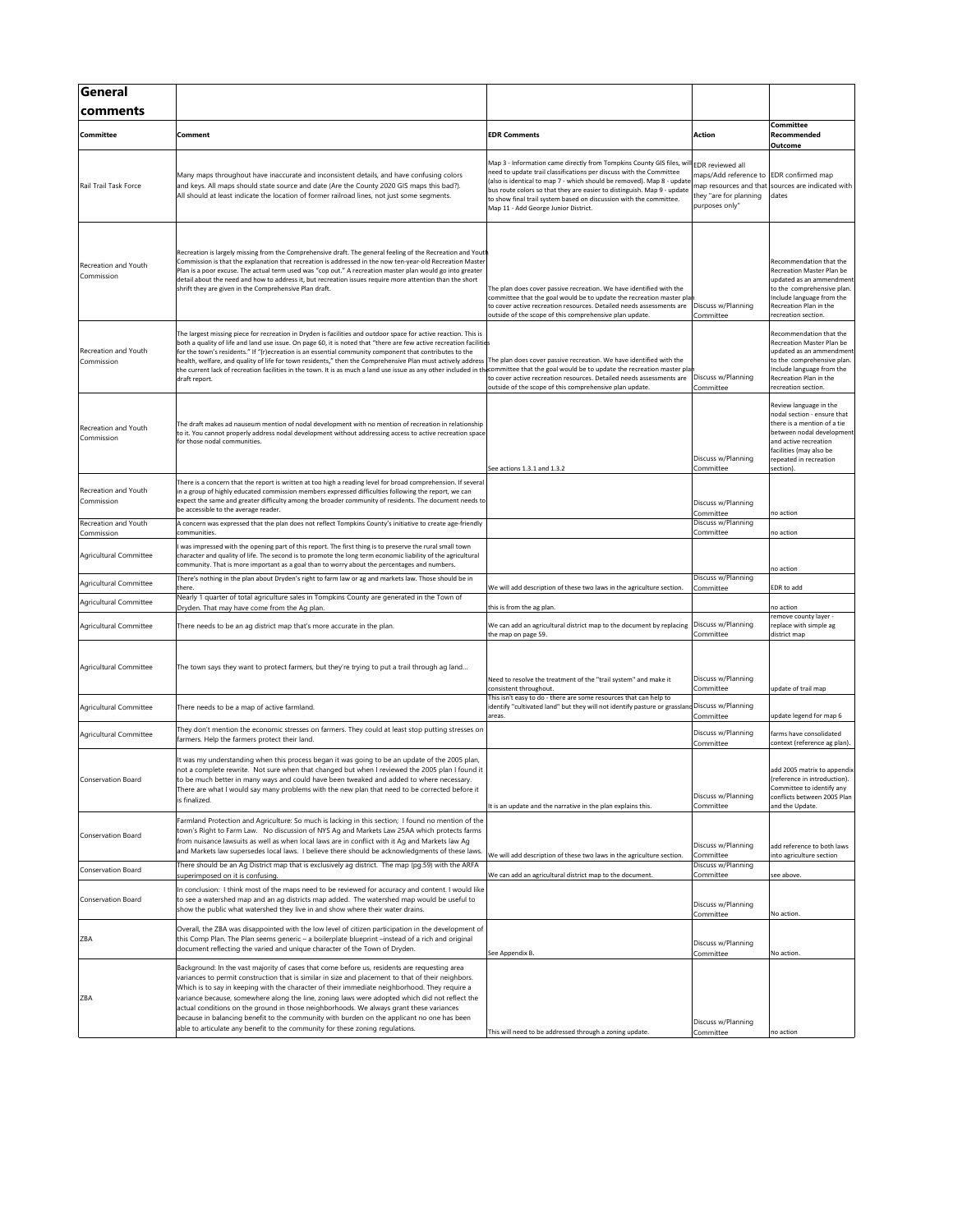| General    |                                                                                                                                                                                                                                                                                                                                                                                                                                                                                                                                                                                                                                                                                                                                                                                                                                                                                                                                                                                                                                                                                                                                                                       |                     |                                 |                                     |
|------------|-----------------------------------------------------------------------------------------------------------------------------------------------------------------------------------------------------------------------------------------------------------------------------------------------------------------------------------------------------------------------------------------------------------------------------------------------------------------------------------------------------------------------------------------------------------------------------------------------------------------------------------------------------------------------------------------------------------------------------------------------------------------------------------------------------------------------------------------------------------------------------------------------------------------------------------------------------------------------------------------------------------------------------------------------------------------------------------------------------------------------------------------------------------------------|---------------------|---------------------------------|-------------------------------------|
| comments   |                                                                                                                                                                                                                                                                                                                                                                                                                                                                                                                                                                                                                                                                                                                                                                                                                                                                                                                                                                                                                                                                                                                                                                       |                     |                                 |                                     |
| Committee  | Comment                                                                                                                                                                                                                                                                                                                                                                                                                                                                                                                                                                                                                                                                                                                                                                                                                                                                                                                                                                                                                                                                                                                                                               | <b>EDR Comments</b> | Action                          | Committee<br>Recommended<br>Outcome |
| <b>ZBA</b> | Suggested addition to the Comp Plan: Include the following language in several places, such as at<br>the bottom of Section 1, Drivers for Planning (pg 43); at the bottom of Section 4, Guiding Principle<br>(pq 72); and/or wherever might be appropriate.<br>"To preserve the character of neighborhoods and communities, current existing conditions should<br>quide zoning regulations for area requirements, governing such things as size, density, accessory<br>structures and placement of buildings on parcels. Ideally, new zoning laws will render few if any<br>existing buildings nonconforming and existing zoning laws should be reviewed using this criteria."<br>Benefit: We believe that, over time, this quiding principle will reduce wasted time, money and<br>effort and render the Zoning Law more convenient and user friendly. The regulations will be<br>accomplishing the legitimate public benefit of "preserving the character of neighborhoods and<br>the community". This will, in turn, provide a sound basis for the benefit/burden balancing analysis<br>that the ZBA is required to perform before granting or denying a variance. |                     | Discuss w/Planning<br>Committee | no action                           |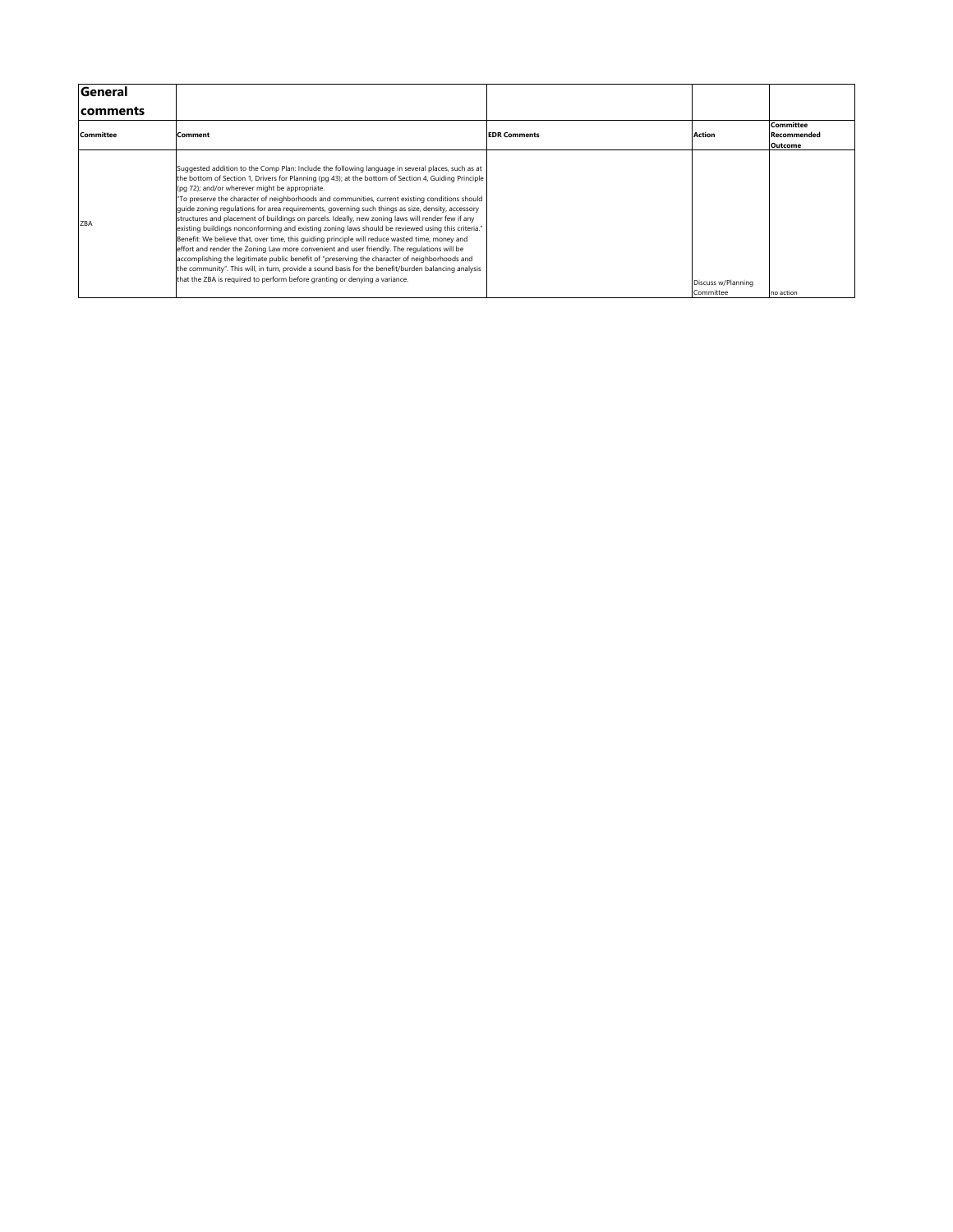|      | <b>Page Specific Comments</b> |                                                                                                                                                                                                                                                                                                                                                                                                                                                                                                                                                                                                                                                                                                                                                                                                                                                                                                                                                                                                                                    |                                                                                                                                                                                                                            |                                                                                                                       |                                                 |
|------|-------------------------------|------------------------------------------------------------------------------------------------------------------------------------------------------------------------------------------------------------------------------------------------------------------------------------------------------------------------------------------------------------------------------------------------------------------------------------------------------------------------------------------------------------------------------------------------------------------------------------------------------------------------------------------------------------------------------------------------------------------------------------------------------------------------------------------------------------------------------------------------------------------------------------------------------------------------------------------------------------------------------------------------------------------------------------|----------------------------------------------------------------------------------------------------------------------------------------------------------------------------------------------------------------------------|-----------------------------------------------------------------------------------------------------------------------|-------------------------------------------------|
| Page | Committee                     | Comment                                                                                                                                                                                                                                                                                                                                                                                                                                                                                                                                                                                                                                                                                                                                                                                                                                                                                                                                                                                                                            | <b>EDR Comment(s)</b>                                                                                                                                                                                                      | Action                                                                                                                | Committee<br>Recommended<br>Outcome             |
| 30   | Agricultural<br>Committee     | Ag land represents 22.5% of the land area in Dryden. Where did they get<br>that number? That may have come from the Ag Plan. The source is the<br>county GIS data base.                                                                                                                                                                                                                                                                                                                                                                                                                                                                                                                                                                                                                                                                                                                                                                                                                                                            | This data is from the county parcel file and is based on land-use<br>code                                                                                                                                                  | reviewed                                                                                                              | no change                                       |
| 31   | Agricultural<br>Committee     | They have ag land listed as vacant all over the place. If they knew that to<br>get the percentage then their numbers are way off. The owner might not<br>be claiming ag exemption for their land. In that case, it's considered<br>vacant land even if it's been worked for 50 years. Some farmers don't<br>want Ag exemptions.                                                                                                                                                                                                                                                                                                                                                                                                                                                                                                                                                                                                                                                                                                    | This data is based on the county parcel file land-use code<br>designations                                                                                                                                                 | reviewed                                                                                                              | no change                                       |
| 31   | Rail Trail Task Force         | Map 2: Existing Land Use - Much confusion and inaccuracies between<br>commercial, agricultural, residential, vacant,<br>recreational and parkland. The O.D. von Engeln Preserve is<br>incomplete (see Map 3, page 53<br>for correct depiction near the upper right).                                                                                                                                                                                                                                                                                                                                                                                                                                                                                                                                                                                                                                                                                                                                                               | these designations are based on the land use code in the parcel<br>file, and may not correspond with what people perceive them to<br>be. Land use description of real property.                                            | reviewed                                                                                                              | no change                                       |
| 35   | Rail Trail Task Force         | The Vision: Incorrect chapter number; should be 04.                                                                                                                                                                                                                                                                                                                                                                                                                                                                                                                                                                                                                                                                                                                                                                                                                                                                                                                                                                                |                                                                                                                                                                                                                            | reviewed                                                                                                              | corrected                                       |
| 37   | Rail Trail Task Force         | Being resilient to climate change is a guiding principle, but there are<br>almost no goals or actions items specifically suggested in the plan,<br>particularly for hazard mitigation or adaptation strategies.                                                                                                                                                                                                                                                                                                                                                                                                                                                                                                                                                                                                                                                                                                                                                                                                                    | We can modify Goal ES 2 and actions to include a focus on<br>Adaptation and Hazard mitigation                                                                                                                              | Discuss/planning<br>Committee                                                                                         |                                                 |
| 39   | Rail Trail Task Force         | The Plan: Incorrect chapter number; should be 05.                                                                                                                                                                                                                                                                                                                                                                                                                                                                                                                                                                                                                                                                                                                                                                                                                                                                                                                                                                                  |                                                                                                                                                                                                                            | reviewed                                                                                                              | corrected                                       |
| 50   | Rail Trail Task Force         | Section 2, last line:<br>List outdoor recreation first whenever tourism and recreation are paired:<br>"Encourage<br>outdoor recreation and tourism"                                                                                                                                                                                                                                                                                                                                                                                                                                                                                                                                                                                                                                                                                                                                                                                                                                                                                |                                                                                                                                                                                                                            | reviewed                                                                                                              | edit made                                       |
| 51   | <b>Rail Trail Task Force</b>  | Drivers for Planning.<br>Should reference Climate Change Mitigation and Adaptation (i.e. higher<br>rainfall events).<br>First paragraph, last sentence typo: Strategies are imperative                                                                                                                                                                                                                                                                                                                                                                                                                                                                                                                                                                                                                                                                                                                                                                                                                                             | add narrative to this section?                                                                                                                                                                                             | Discuss w/planning<br>committee                                                                                       | fixed typo                                      |
| 53   | <b>Conservation Board</b>     | Map 3: Open Space Resources; Proposed trails from Freeville to McLean<br>and another north from Freeville to Groton are on the map. These<br>proposed trails run through prime farm lands and wetlands. The rail<br>bed no longer exists through much of the farmland and hasn't for many<br>years. This is contrary to the town's commitment to protect prime<br>farmland, farmland of statewide importance. and wetlands. A few years<br>ago a petition was signed by a majority of landowners along the old<br>railroad bed from Freeville to Cortland County saying they wanted<br>nothing to do with this proposed trail and asked it be taken off any<br>future maps so I ask why is it still here? Proposed trails also run through<br>Cornell Research farm. If it is on these maps will it open it up for eminent<br>domain some time in the future. It is my understanding the PB (steering<br>committee for this project) voted to have these two proposed trails be<br>removed from the maps, yet they are still here. | Finalize approach to the representation of trails                                                                                                                                                                          | make changes to trails<br>representation per<br>discussion on 1/12                                                    | Incorporate map<br>edits.                       |
| 53   |                               | Ag is not included in this-how they define open space is not consistent in<br>every map. wouldn't ag be considered in open space? It's not included in<br>Agricultural Committee the map. It's inconsistent how they define open space. Since this<br>document is meant as a vision moving forward that those percentages<br>and numbers aren't quite as important as were making them out to be.                                                                                                                                                                                                                                                                                                                                                                                                                                                                                                                                                                                                                                  | We can include working lands in open space definition.                                                                                                                                                                     | Ad working lands in<br>open space definition                                                                          | Ad working lands in<br>open space<br>definition |
| 53   | Rail Trail Task Force         | Open Space Resources:<br>Suggest multiple fixes to rail trail in the map and key:<br>Show abandoned railroad segments north and northeast of Freeville as<br>"Historic Railroad Corridors", not as Multi Use - Proposed.<br>Correct all currently open Dryden Rail Trail segments to solid line "Multi Finalize approach to the representation of trails<br>Use - Existing"<br>(all from Dryden Village to Freeville; and all Route 13 to Game Farm<br>Road).<br>Edit Route 13 to Freeville segment as "Multi Use - In-Progress".                                                                                                                                                                                                                                                                                                                                                                                                                                                                                                  |                                                                                                                                                                                                                            | make changes to trails<br>representation per<br>discussion on 1/12                                                    | Incorporate map<br>edits.                       |
| 55   | Rail Trail Task Force         | Map 5 Wetlands and Floodplains:<br>NWI maps are highly inaccurate. Recommend either replace the map<br>with updated<br>Tompkins County wetland map or show both. Spell out NWI and NYSDEC Finalize approach to the representation of trails<br>acronyms.<br>Ought to show full Dryden Rail Trail, not just Jim Schug Section (and<br>Historic Railroad Corridors north of Freeville).                                                                                                                                                                                                                                                                                                                                                                                                                                                                                                                                                                                                                                              |                                                                                                                                                                                                                            | Have added an<br>explaination of the<br>distinction between NYS<br>DEC and NWI. This map<br>does not show rail trail. | Edit made.                                      |
| 56   | Rail Trail Task Force         | Why are working forests not included in this section, and with any<br>strategies for long-term<br>protection/management? If they don't belong here, where are they? This We can include working lands in open space definition.<br>is a major land use<br>in the town.                                                                                                                                                                                                                                                                                                                                                                                                                                                                                                                                                                                                                                                                                                                                                             |                                                                                                                                                                                                                            | Ad working lands in<br>open space definition                                                                          | Incorporate edit.                               |
| 57   | Rail Trail Task Force         | Map 6 Prime Farmland: Why would the plan include prime farmland if<br>drained for<br>areas that are in a 100-acre floodplain? This suggests the Town wants to<br>encourage expansion<br>of draining wetlands for agricultural land expansion. Could this map be<br>combined with the<br>one showing wetlands to remove these sections from 'Prime farmland if<br>drained'. Or at least<br>a comment expressing the conflicting imperatives.<br>Ought to show full Dryden Rail Trail, not just Jim Schug Section (and<br>Historic Railroad Corridors north of Freeville).                                                                                                                                                                                                                                                                                                                                                                                                                                                           | This map does not include the dryden rail trail (do we want to<br>add to all of the maps?). We have Added description of NRCS<br>Farmland Soils characterizations that explain to the reader what<br>is meant by the maps. | Update the name of<br>Map 6 to "Agricultural<br>Soil Types."                                                          | Incorporate edit.                               |
| 57   | Agricultural Committee        | Where do they get this data from?                                                                                                                                                                                                                                                                                                                                                                                                                                                                                                                                                                                                                                                                                                                                                                                                                                                                                                                                                                                                  | Natural Resource Conservation Service (NRCS) Web Soil Survey                                                                                                                                                               | No action                                                                                                             |                                                 |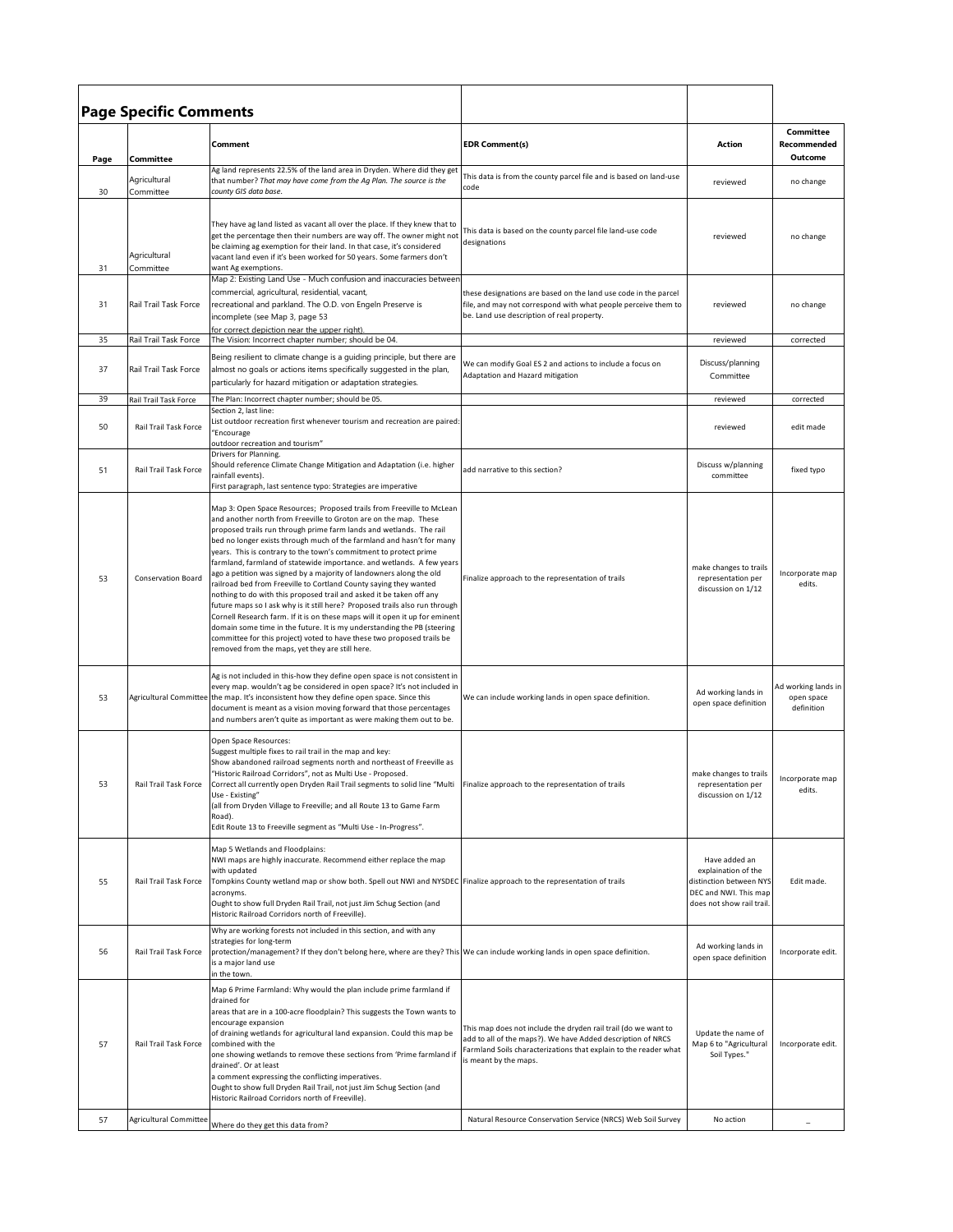|      | <b>Page Specific Comments</b> |                                                                                                                                                                                                                                                                                                                                                                                                                                                                                                                                                                                                                                                                                                                                                                               |                                                                                                                                                                       |                                                                                                                                                                                                                                                                   |                                     |
|------|-------------------------------|-------------------------------------------------------------------------------------------------------------------------------------------------------------------------------------------------------------------------------------------------------------------------------------------------------------------------------------------------------------------------------------------------------------------------------------------------------------------------------------------------------------------------------------------------------------------------------------------------------------------------------------------------------------------------------------------------------------------------------------------------------------------------------|-----------------------------------------------------------------------------------------------------------------------------------------------------------------------|-------------------------------------------------------------------------------------------------------------------------------------------------------------------------------------------------------------------------------------------------------------------|-------------------------------------|
| Page | Committee                     | Comment                                                                                                                                                                                                                                                                                                                                                                                                                                                                                                                                                                                                                                                                                                                                                                       | <b>EDR Comment(s)</b>                                                                                                                                                 | Action                                                                                                                                                                                                                                                            | Committee<br>Recommended<br>Outcome |
| 57   | Agricultural Committe         | Ag land usage is very incorrect. What about land being leased to<br>farmers?                                                                                                                                                                                                                                                                                                                                                                                                                                                                                                                                                                                                                                                                                                  | This is not a map related to land usage, but rather to soil<br>characteristics                                                                                        | No action                                                                                                                                                                                                                                                         | $\overline{a}$                      |
| 57   | <b>Agricultural Committee</b> | They did a decent job in explaining they want to protect farmland<br>although it is very vaguely worded.                                                                                                                                                                                                                                                                                                                                                                                                                                                                                                                                                                                                                                                                      |                                                                                                                                                                       | No action                                                                                                                                                                                                                                                         | $\overline{\phantom{a}}$            |
| 57   | Agricultural Committee        | In the ag section, they only included cattle. What about sheep?                                                                                                                                                                                                                                                                                                                                                                                                                                                                                                                                                                                                                                                                                                               | Sheep do not make up a statistically significant portion of the<br>agricultural landuse within the town                                                               | No action                                                                                                                                                                                                                                                         |                                     |
| 58   | <b>Agricultural Committee</b> | They were valuing land by the parcel. That doesn't seem to give a<br>reasonable value. Do they have residential maps that are being leased by<br>farmers? They did a decent job stating in the plan that they want to<br>protect prime farmland. The wording just throws it off a little. Why does<br>it say dairy farms have a higher assessed taxable value? Dairy land and<br>field crops should be among the same value. It's possible that since they<br>are using parcels instead of acres that a dairy farm parcel would be a<br>much larger piece than a field crop parcel.                                                                                                                                                                                           | The data analysis is based on assessed value of the land - this is<br>from the perspective of the town which operates on taxable<br>value.                            | No action                                                                                                                                                                                                                                                         |                                     |
| 58   | Rail Trail Task Force         | last sentence: - "Additional outreach and collaboration " is too vague.                                                                                                                                                                                                                                                                                                                                                                                                                                                                                                                                                                                                                                                                                                       |                                                                                                                                                                       | Add additional<br>narrative at the end of<br>this section to support<br>the goals and outcomes<br>in the plan.                                                                                                                                                    | Incorporate edit.                   |
| 59   | Rail Trail Task Force         | second paragraph: - large scale solar threatens farms We disagree, as<br>it can be compatible with agricultural grazing systems and also replace<br>intensive agricultural<br>use of marginal lands, helping local owners diversify their operations and<br>income streams.<br>Recommend it be rewritten to show when/ how it can be compatible,<br>and suggest it is only<br>incompatible on prime farmland (e.g. conversion).<br>A good example of a method to 'support agriculture in Dryden' (page 58,<br>last sentence)<br>would be to require Solar Farms to partner with farmers to use the land<br>under and around the<br>solar panels for livestock grazing. The livestock reduce mowing costs<br>while providing a<br>natural fertilizer for the soils.            | This "spotlight" highlights issues that were raised specifically in<br>the Town of Dryden Agriculture and Farmland Protection Plan                                    | Edit narrative to better<br>qualify that this<br>language is derived<br>from the Agriculture<br>and Farmland<br>Protection Plan. Add<br>narrative to the body of<br>this section identifying<br>recent successes with<br>integrating grazing into<br>solar farms. | Incorporate edit.                   |
| 60   | Rail Trail Task Force         | Rec. and Rural Character.<br>Not sure why rural character is coupled with recreation. Rural character<br>seems to span<br>across multiple sections.                                                                                                                                                                                                                                                                                                                                                                                                                                                                                                                                                                                                                           | This heading could be modified to "Recreation Resources"                                                                                                              | <b>Edit heading</b>                                                                                                                                                                                                                                               | Incorporate edit.                   |
| 61   | Conservation Board            | Proposed trails north of Freeville should be removed for the same<br>reasons already mentioned.                                                                                                                                                                                                                                                                                                                                                                                                                                                                                                                                                                                                                                                                               | Need to resolve the treatment of the "trail system" and make it<br>consistent throughout.                                                                             | make changes to trails<br>representation per<br>discussion on 1/12                                                                                                                                                                                                | Incorporate map<br>edits.           |
| 61   | Rail Trail Task Force         | Map 7 Protected Open Space:<br>As in Map 3, page 53, we suggest multiple fixes to the rail trail in the map<br>and key:<br>Show abandoned railroad segments north and northeast of Freeville as<br>"Historic Railroad Corridors", not as Multi Use - Proposed.<br>Correct all currently open Dryden Rail Trail segments to solid line "Multi<br>Use - Existing" (all<br>from Dryden Village to Freeville; and all Route 13 to Game Farm Road).<br>Edit Route 13 to Freeville segment as "Multi Use - In-Progress".                                                                                                                                                                                                                                                            | Need to resolve the treatment of the "trail system" and make it<br>consistent throughout.                                                                             | make changes to trails<br>representation per<br>discussion on 1/12                                                                                                                                                                                                | Incorporate map<br>edits.           |
| 61   | Rail Trail Task Force         | Not all Cornell Lands are "protected" and not all conserved lands are<br>"nature preserves." If all<br>of these properties are included in the calculation of natural and open<br>space systems from page 52 (11,050 acres or 17.8% of the Town), it is<br>inaccurate. It would be appropriate to include<br>Cornell Botanic Gardens Natural Areas in the map of "protected open<br>space," but many of the<br>Cornell Lands shown are not, and have no formal protection at any level<br>(owner. Town.<br>County, etc.). This includes areas on both sides of Mt. Pleasant Road,<br>Stevenson Road,<br>Hanshaw Road, northeast of the airport and around Harford. Other<br>preserves, such<br>as Durland and the Gardens' Ellis Hollow Wetlands Natural Area are<br>missing. | This map was provided by Tompkins County. Are there updates<br>that need to be made?                                                                                  | Make sure there is an<br>explanation of where<br>the data comes from<br>and what the categories<br>mean. Institutional<br>Land (these areas could<br>change hands)                                                                                                | Incorporate edit.                   |
| 62   | Rail Trail Task Force         | Goal OS 1 includes "Develop a High-Quality Trail Network" and lists<br>related outcomes and action steps, but the goals and actions are very<br>vague and include no metrics. It does not even<br>include a goal to complete the Dryden Rail Trail, let alone expand it.<br>Improve trail access (1.1.1) suggests parking and trail-heads, not increase<br>the trail system.                                                                                                                                                                                                                                                                                                                                                                                                  | 1.1.1 - can update this to say, "community organizations to<br>continue to develop, maintain, and access to existing trail<br>systems such as the Dryden Rail Trail." | Incorporate edit.                                                                                                                                                                                                                                                 | completed                           |
| 62   | Rail Trail Task Force         | Goal OS 1 2nd sentence: Again reverse the order to put most important<br>to most<br>residents first. Rewrite as "High quality trail networks are a driver of<br>recreational tourism.<br>Trails improve the quality of life for town residents, while leveraging<br>Dryden's natural assets to benefit the local economy."                                                                                                                                                                                                                                                                                                                                                                                                                                                    | reviewed                                                                                                                                                              | edit made.                                                                                                                                                                                                                                                        | completed                           |
| 62   | Rail Trail Task Force         | Insert "Complete construction of the Dryden Rail Trail", perhaps as a<br>new Action OS 1.1.1, and<br>add to OS 1.1.5.                                                                                                                                                                                                                                                                                                                                                                                                                                                                                                                                                                                                                                                         |                                                                                                                                                                       | Incorporate edit.                                                                                                                                                                                                                                                 | Incorporate edit.                   |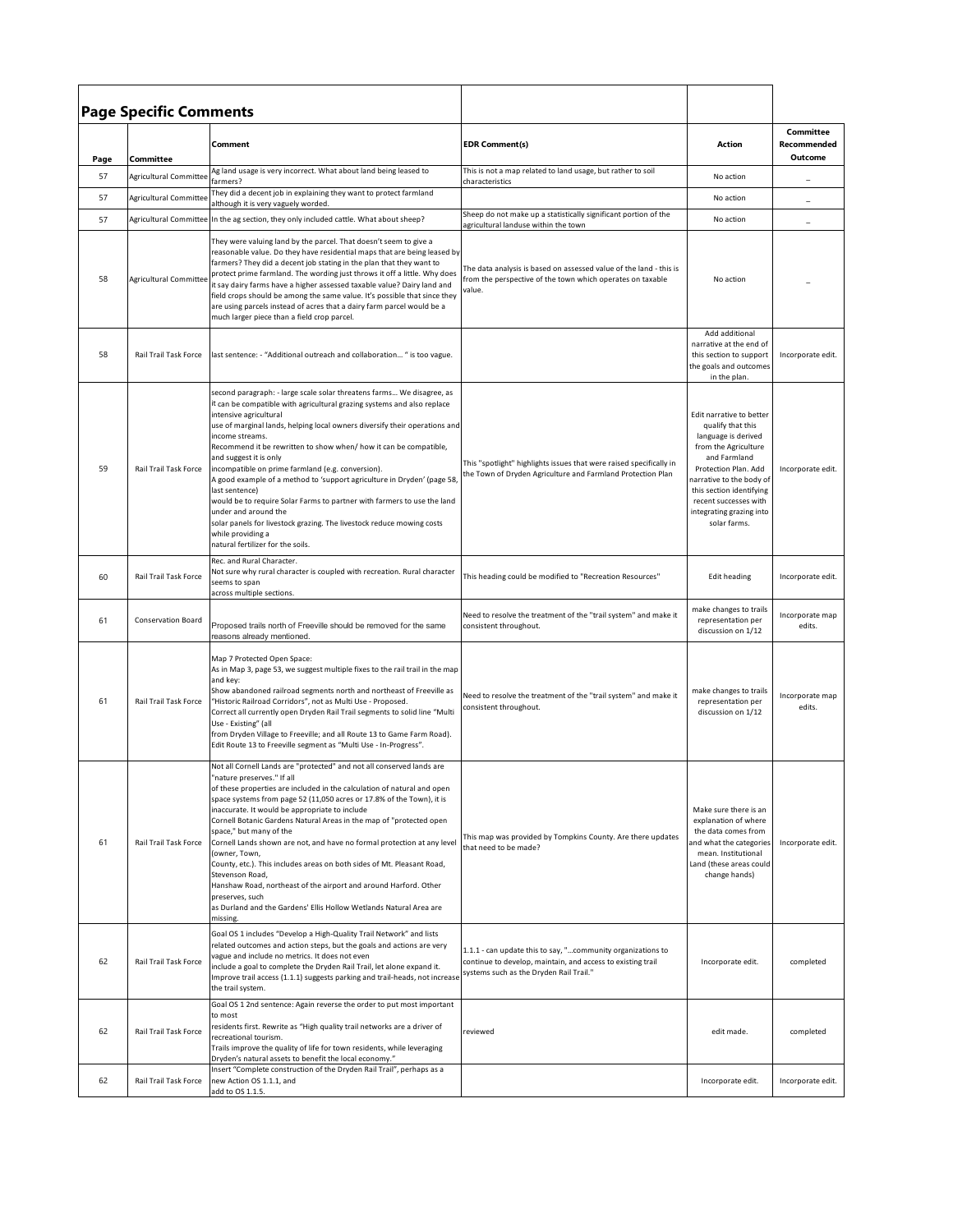|      | <b>Page Specific Comments</b> |                                                                                                                                                                                                                                                                                                                                                                                                                                                                                                                                                                                                                                                                                                                                                                                                                                                                                                                                                                                                                                                                                                                                                                                                                                                                                                                                                                                                                        |                                                                                                                                                                                                                                                 |                                                                    |                                     |
|------|-------------------------------|------------------------------------------------------------------------------------------------------------------------------------------------------------------------------------------------------------------------------------------------------------------------------------------------------------------------------------------------------------------------------------------------------------------------------------------------------------------------------------------------------------------------------------------------------------------------------------------------------------------------------------------------------------------------------------------------------------------------------------------------------------------------------------------------------------------------------------------------------------------------------------------------------------------------------------------------------------------------------------------------------------------------------------------------------------------------------------------------------------------------------------------------------------------------------------------------------------------------------------------------------------------------------------------------------------------------------------------------------------------------------------------------------------------------|-------------------------------------------------------------------------------------------------------------------------------------------------------------------------------------------------------------------------------------------------|--------------------------------------------------------------------|-------------------------------------|
| Page | Committee                     | Comment                                                                                                                                                                                                                                                                                                                                                                                                                                                                                                                                                                                                                                                                                                                                                                                                                                                                                                                                                                                                                                                                                                                                                                                                                                                                                                                                                                                                                | <b>EDR Comment(s)</b>                                                                                                                                                                                                                           | <b>Action</b>                                                      | Committee<br>Recommended<br>Outcome |
| 62   | Rail Trail Task Force         | Action OS 1.1.1, 1.1.2 and 1.1.3 New amenities.<br>Having a few Clyvus Multrum toilets like those installed in the new NYS<br>interstate restrooms<br>would be a desirable amenity for trail users and for business owners<br>could provide relief from requests for use of bathrooms.                                                                                                                                                                                                                                                                                                                                                                                                                                                                                                                                                                                                                                                                                                                                                                                                                                                                                                                                                                                                                                                                                                                                 | This is very specific - we could add this as an example (e.g., )                                                                                                                                                                                | No action                                                          | No action                           |
| 62   | Rail Trail Task Force         | Action OS 1.1.5 Why limit this to just pedestrian trails? If it is connecting<br>to other systems,<br>should some be multimodal?<br>Why would there not be an interconnection here to multimodal<br>transportation as part of<br>sustainability/ climate mitigation and adaptation strategies?                                                                                                                                                                                                                                                                                                                                                                                                                                                                                                                                                                                                                                                                                                                                                                                                                                                                                                                                                                                                                                                                                                                         | deleted "pedestrian" so it reads: "Continue to identify<br>opportunities for new pedestrian-trails that connect to local and<br>regional networks and destinations."                                                                            | edit made.                                                         | completed                           |
| 63   | <b>Conservation Board</b>     | A lot is said about protecting Open Space Resources but again no<br>discussion of how the Town's Right to Farm Law or how Ag and Markets<br>Law protects that open space. Without ag-land protection much of that<br>open space is in danger of being lost.                                                                                                                                                                                                                                                                                                                                                                                                                                                                                                                                                                                                                                                                                                                                                                                                                                                                                                                                                                                                                                                                                                                                                            | We will add description of these two laws in the agriculture<br>section.                                                                                                                                                                        | Incorporate edit.                                                  | Incorporate edit.                   |
| 63   | Rail Trail Task Force         | Goal OS2 Protect the Town's Open Space Resources: - again, not all<br>Cornell owned<br>land is protected. If the Town wants to see that land protected formally,<br>it should identify it as a goal and associated action items                                                                                                                                                                                                                                                                                                                                                                                                                                                                                                                                                                                                                                                                                                                                                                                                                                                                                                                                                                                                                                                                                                                                                                                        |                                                                                                                                                                                                                                                 | No action                                                          | No action                           |
| 63   | Rail Trail Task Force         | Action OS 2.1.1: These programs are there, they don't need to be<br>developed. It is mostly a<br>funding issue that inhibits this strategic goal, so suggest the action item<br>be redirected to<br>seeking/obtaining funding. And there is no measurable outcome - how<br>much? By when?                                                                                                                                                                                                                                                                                                                                                                                                                                                                                                                                                                                                                                                                                                                                                                                                                                                                                                                                                                                                                                                                                                                              | This can be modified to read: Collaborate with the Finger Lakes<br>Land Trust and other organizations to create support long-term<br>flexible conservation programs.                                                                            | Incorporate edit.                                                  | Incorporate edit.                   |
| 63   | Rail Trail Task Force         | Action OS 2.1.2: Species don't get fragmented. Habitat gets fragmented<br>that can be detrimental to some species. Again, very vague.                                                                                                                                                                                                                                                                                                                                                                                                                                                                                                                                                                                                                                                                                                                                                                                                                                                                                                                                                                                                                                                                                                                                                                                                                                                                                  | This can be modified to read: Identify and protect wildlife<br>corridors to prevent species habitat fragmentation.                                                                                                                              | Incorporate edit.                                                  | Incorporate edit.                   |
| 63   | Rail Trail Task Force         | Overall this is the least detailed section in the entire plan, despite open<br>space protection being so highly valued and included as a guiding<br>principle.<br>No mention of the need to manage these areas - protecting them is only<br>the first step in seeing them conserved. Ongoing stewardship is needed<br>and should be recognized that is critical.<br>Similarly, there is no mention in here that these systems are being<br>threatened by invasive<br>species and climate change, and those impacts can will create larger<br>planning related issues,<br>such as stormwater management from increasing extreme precipitation<br>events. Resiliency is<br>stated earlier in the plan as a principle, but these systems will not remain Implement resiliency policies and projects that support the<br>fully resilient in a<br>changing climate without broader planning and action. We think a<br>broader climate action plan<br>that spans across the natural and built environment would be very<br>helpful here as an action step. And if the conservation of natural and<br>open space is so important to Town residents, is there a larger role for<br>the Town than simply to 'collaborate' (2.1.1) with other entities to make<br>that happen. What about broadening the Town's park district to include<br>protecting natural spaces or actively work to facilitate conservation and<br>access? | Add Outcome 2.2: Strengthened resiliency of open space systems<br>to withstand the impacts from a changing climate.<br>Add<br>Action: 2.2.1: Develop a town-wide resiliency plan<br>2.2.2:<br>health of open space systems.                     | Discuss w/planning<br>committee                                    | Incorporate jak<br>comment          |
| 63   | Rail Trail Task Force         | Goal OS 3: Preserve, Promote and Support Agriculture<br>Development pressures have led to a decline in farming, but so have<br>other factors, so a bit<br>misleading.<br>Working forests are completely left out of the definition of agriculture, so<br>are not adequately<br>represented in the goals and action items.                                                                                                                                                                                                                                                                                                                                                                                                                                                                                                                                                                                                                                                                                                                                                                                                                                                                                                                                                                                                                                                                                              | Add working lands definition.                                                                                                                                                                                                                   | Incorporate edit.                                                  | Incorporate edit.                   |
| 63   | Rail Trail Task Force         | Action 3.1.3: Review the Town's solar law to ensure that high quality<br>farmland is protected.<br>Explore ways to partner farming activity with solar farms.                                                                                                                                                                                                                                                                                                                                                                                                                                                                                                                                                                                                                                                                                                                                                                                                                                                                                                                                                                                                                                                                                                                                                                                                                                                          | Action3.1.3: Review the Town's solar law to ensure that high<br>quality farmland soils is are protected and to encourage<br>compatible farming activity with solar developments. Explore-<br>ways to partner farming activity with solar farms. | Review edit<br>w/committee                                         |                                     |
| 68   | Rail Trail Task Force         | Section 3 Transportation:<br>Second sentence: Add e-bike - "and could allow for robust bicycle and e<br>bike<br>commuting"<br>Third sentence: This paragraph transitions to sidewalks without mention reviewed<br>of pedestrians<br>implying bikes on sidewalks. Rewrite: "While there are sidewalks in the<br>villages of Dryden<br>and Freeville for pedestrian mobility ,"                                                                                                                                                                                                                                                                                                                                                                                                                                                                                                                                                                                                                                                                                                                                                                                                                                                                                                                                                                                                                                          |                                                                                                                                                                                                                                                 | edit made.                                                         | completed.                          |
| 69   | <b>Conservation Board</b>     | Map 9: Trail Systems; Page 69, & Map 14 Page 111<br>Again proposed trails north of Freeville should be removed for reasons<br>previously discussed.                                                                                                                                                                                                                                                                                                                                                                                                                                                                                                                                                                                                                                                                                                                                                                                                                                                                                                                                                                                                                                                                                                                                                                                                                                                                    | Need to resolve the treatment of the "trail system" and make it<br>consistent throughout.                                                                                                                                                       | make changes to trails<br>representation per<br>discussion on 1/12 | Incorporate map<br>edits.           |
| 69   | Rail Trail Task Force         | Map 9 Trail Systems:<br>Map here is very poor quality. We can't differentiate between the colors<br>on the map.<br>As in Map 3, page 53, we suggest multiple fixes to the rail trail in the map<br>and key:<br>Show abandoned railroad segments north and northeast of Freeville as<br>"Historic Railroad Corridors", not as Multi Use - Proposed.<br>Correct all currently open Dryden Rail Trail segments to solid line "Multi<br>Use - Existing"<br>(all from Dryden Village to Freeville; and all Route 13 to Game Farm<br>Road).<br>Edit Route 13 to Freeville segment as "Multi Use - In-Progress".                                                                                                                                                                                                                                                                                                                                                                                                                                                                                                                                                                                                                                                                                                                                                                                                              | Need to resolve the treatment of the "trail system" and make it<br>consistent throughout.                                                                                                                                                       | make changes to trails<br>representation per<br>discussion on 1/12 | Incorporate map<br>edits.           |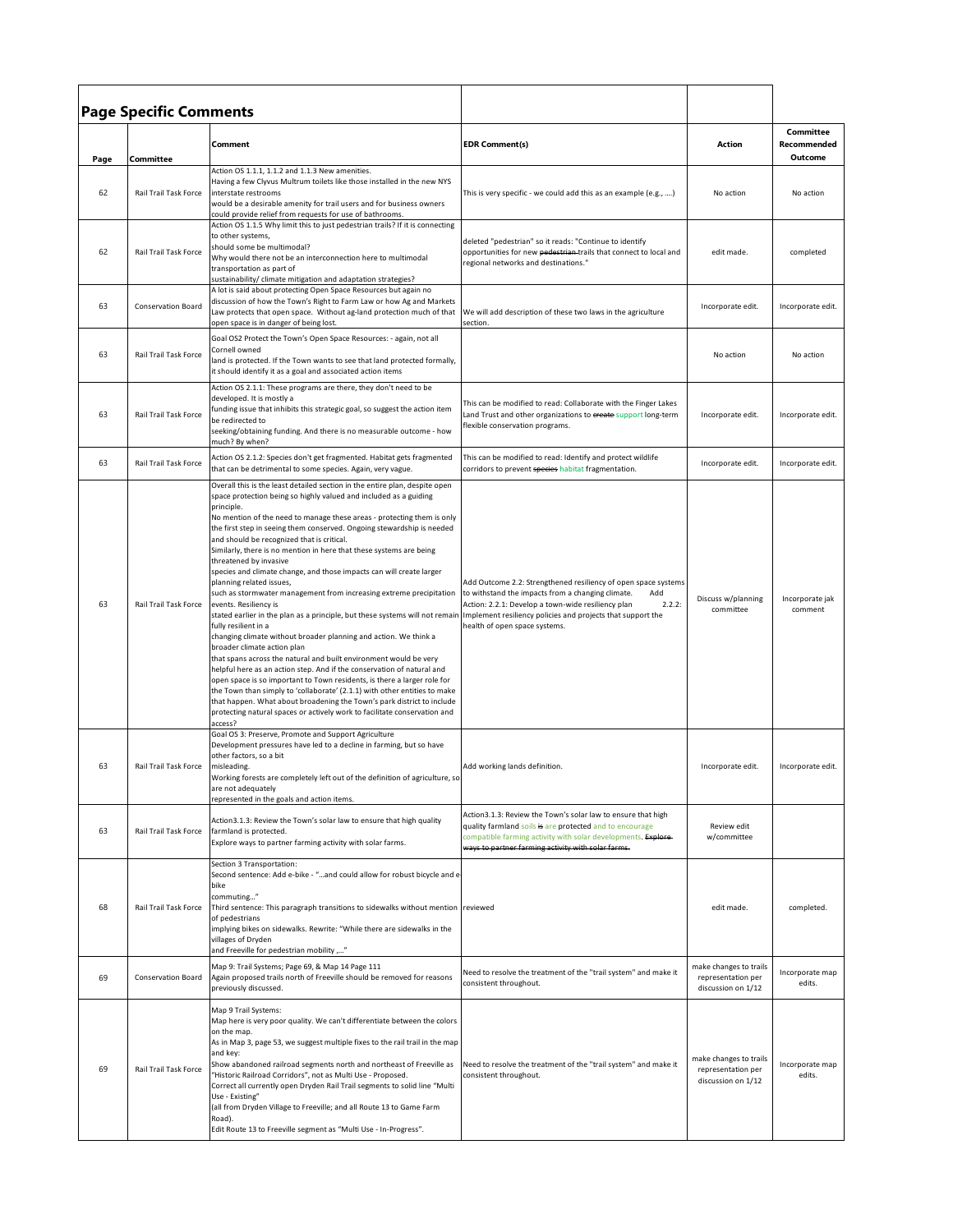| Committee<br><b>EDR Comment(s)</b><br>Action<br>Recommended<br>Comment<br>Outcome<br>Committee<br>Page<br>We suggest adding e-bike where multi-use trails are discussed, hoping<br>that this will get more<br>69<br>Rail Trail Task Force<br>attention from people who don't see themselves as bicyclists but would<br>see line 40<br>edit made.<br>completed.<br>consider the<br>advantages of an e-bike for transportation:<br>70<br>Rail Trail Task Force<br>edit made.<br>Action TM 2.1.1: "Develop a bicycle, e-bike, and pedestrian master plan." Develop a bicycle (including e-bikes) and pedestrian master plan.<br>completed.<br>Action TM 2.1.5: "Establish a Bicycle, e-bike, and Pedestrian Advisory<br>71<br>Rail Trail Task Force<br>reviewed.<br>edit made.<br>completed.<br>Committee"<br>71<br>Rail Trail Task Force<br>typo, Action TM 2.1.3 is listed twice: Delete 2.1.4.<br>reviewed.<br>edit made.<br>completed.<br>Actions TM 3.1.3 and 3.1.4: Connectivity of trail and transit routes<br>Identifying bus routes and timetables with trail access points could<br>encourage use of public<br>This is addressed in Action 2.1.3: Increase access points and<br>71<br>transportation for accessing the trail. The new on-demand TCAT bus<br>Rail Trail Task Force<br>no action.<br>no action.<br>connectivity of existing trails and transit routes.<br>service and the new TCAT-to-Trails service could allow hikers to plan a<br>hike from bus stop to bus stop, eliminating need for auto parking at trail<br>entrances.<br>This sentence should read: These efforts could also be eligible for<br>Rail Trail Task<br>The 2nd paragraph is incomplete. The text just ends in the middle of a<br>federal, state, county, or philanthropic grant funding with<br>79<br>Force/Recreation and<br>edit made.<br>completed.<br>sentence.<br>support from the municipality, which would reduce the expenses<br>Youth Commission<br>that would normally be covered by local taxes.<br>There is mention of "a significant number of community centers, public<br>safety organizations, and volunteer groups" but several of these groups<br>are struggling to exist. At least one long running service group has<br>We could add additional context in this section if it is warranted.<br>Recreation and Youth<br>Discuss w/planning<br>79<br>disbanded within the last few years due to declining involvement. The<br>We do stress that these organizations can and should be<br>Commission<br>committee<br>community centers are hampered by volunteer issues and effectively not supported by the Town as they are an important asset.<br>in operation. The wording of this section is misleading and presents a<br>false image of reality.<br>We have rearranged this section as follows: There are six public<br>It is noted that there are "six public schools districts within the Town of<br>school districts within the Town of Dryden as well as facilities for<br>Dryden" which is followed by the statement that "schools provide<br>private schools and two higher education organizations. The<br>community resources like recreational facilities, meeting places, and<br>Dryden Central School District is the primary school district within<br>community spaces." The incorrect admission that outside of Dryden<br>the town and is home to the Cassavant, Dryden, and Freeville<br>Central School, "(n)o other school district in the Town of Dryden has an<br>elementary schools and the Dryden Middle School/High School.<br>academic facility within the town." Is buried at the end of the paragraph<br>The district has a population of approximately 1,400 students<br>While Dryden Central School's facilities are located within the town and<br>(Dryden Central School District). The Dryden Central Schools and<br>Recreation and Youth<br>can be used for community activities, there are significant hurdles to this<br>80<br>George Junior district are the only districts that have facilities<br>Edit made.<br>completed.<br>Commission<br>use. The school district has its own issues scheduling time and space for<br>located within the town. The Dryden Central School facilities<br>their school activities which, as they should, take precedent over outside<br>provide some community resources like recreational facilities,<br>community use. It should be noted that the George Junior Republic<br>meeting places, and community spaces.<br>Union Free School District's facilities are also located in the town. The<br>paragraph's introductory sentences are crafted to present the false and<br>In addition to the Dryden Central School District and George<br>misleading image that the Dryden community and Recreation<br>Junior Republic, the Town also contains portions of the Ithaca<br>Department have access to the facilities of multiple school districts when<br>City School District, Lansing Central School District, Groton Central<br>in fact, we have limited, problematic access to one.<br>School District, and Cortland City School District.<br>In the last sentence of 1st Paragraph, add "public academic facility within<br>80<br>Rail Trail Task Force<br>edit made.<br>the<br>reviewed<br>completed.<br>town."<br>Map 11 School Districts:<br>Rail Trail Task Force<br>81<br>will add George Junior District to map 11.<br>Incorporate edit.<br>Incorporate edit.<br>The George Junior School District is not shown.<br>Outcome FC 1.1: Design elements that support pedestrians and<br>Outcome FC 1.1:<br>82<br>Rail Trail Task Force<br>completed.<br>encourage multi-modal transportation, including bicycling<br>edit made.<br>' including bicycle and e-bike use, and public transit.'<br>inclusive of e-bikes) and public transit.<br>Action FC 1.1.6:<br>82<br>Rail Trail Task Force<br>edit made.<br>completed.<br>reviewed<br>. to encourage pedestrian, bicycle, e-bike, and transit facilities.'<br>82<br>Rail Trail Task Force<br>Also on Page 82: Define 'chicanes' or include a picture?<br>add to glossary<br>Incorporate edit.<br>Incorporate edit.<br>Change Action FC 1.3.2 to read "Establish standards for the development<br>Recreation and Youth<br>83<br>of parks and recreation facilities available for community enjoyment."<br>Reviewed<br>Incorporate edit.<br>Incorporate edit.<br>Commission<br>"Consider" is a weak, passive verb and has no place in an action item.<br>Action FC1.3.2: ' for the development of parks, trails, and recreation<br>83<br>Rail Trail Task Force<br>Reviewed<br>edit made.<br>completed.<br>facilities'<br>Section 5:<br>Edit last sentence to: 'In addition, the availability of broadband service is<br>a critical component<br>for improving the competitiveness and livability of the town as a skilled<br>Rail Trail Task Force<br>84<br>Reviewed<br>edit made.<br>completed.<br>mobile workforce<br>needs broadband to work from home and students at every level<br>increasingly need broadband<br>to participate fully in academic pursuits.'<br>Section 6: Energy and Sustainability:<br>The Energy and sustainability section should have a major goal of climate<br>Add Goal ES 2: Strengthen the resiliency of town's natural<br>adaptation. The<br>Discuss w/planning<br>94<br>Rail Trail Task Force<br>Town's systems are/will be highly disrupted by climate change, yet there<br>systems, infrastructure, and communities. (We will need to add<br>committee<br>Space<br>is no goal for<br>Outcomes and Actions)<br>adaptation or mitigation strategies. Goals and actions needs to be<br>identified and included.<br>Actions ES 1.3.4 "Conversion" is a noun and should not be used to begin<br>Recreation and Youth<br>103<br>an action item. Change the text to "Convert street lighting within the<br>reviewed<br>edit made.<br>completed.<br>Commission | <b>Page Specific Comments</b> |                |  |                     |
|----------------------------------------------------------------------------------------------------------------------------------------------------------------------------------------------------------------------------------------------------------------------------------------------------------------------------------------------------------------------------------------------------------------------------------------------------------------------------------------------------------------------------------------------------------------------------------------------------------------------------------------------------------------------------------------------------------------------------------------------------------------------------------------------------------------------------------------------------------------------------------------------------------------------------------------------------------------------------------------------------------------------------------------------------------------------------------------------------------------------------------------------------------------------------------------------------------------------------------------------------------------------------------------------------------------------------------------------------------------------------------------------------------------------------------------------------------------------------------------------------------------------------------------------------------------------------------------------------------------------------------------------------------------------------------------------------------------------------------------------------------------------------------------------------------------------------------------------------------------------------------------------------------------------------------------------------------------------------------------------------------------------------------------------------------------------------------------------------------------------------------------------------------------------------------------------------------------------------------------------------------------------------------------------------------------------------------------------------------------------------------------------------------------------------------------------------------------------------------------------------------------------------------------------------------------------------------------------------------------------------------------------------------------------------------------------------------------------------------------------------------------------------------------------------------------------------------------------------------------------------------------------------------------------------------------------------------------------------------------------------------------------------------------------------------------------------------------------------------------------------------------------------------------------------------------------------------------------------------------------------------------------------------------------------------------------------------------------------------------------------------------------------------------------------------------------------------------------------------------------------------------------------------------------------------------------------------------------------------------------------------------------------------------------------------------------------------------------------------------------------------------------------------------------------------------------------------------------------------------------------------------------------------------------------------------------------------------------------------------------------------------------------------------------------------------------------------------------------------------------------------------------------------------------------------------------------------------------------------------------------------------------------------------------------------------------------------------------------------------------------------------------------------------------------------------------------------------------------------------------------------------------------------------------------------------------------------------------------------------------------------------------------------------------------------------------------------------------------------------------------------------------------------------------------------------------------------------------------------------------------------------------------------------------------------------------------------------------------------------------------------------------------------------------------------------------------------------------------------------------------------------------------------------------------------------------------------------------------------------------------------------------------------------------------------------------------------------------------------------------------------------------------------------------------------------------------------------------------------------------------------------------------------------------------------------------------------------------------------------------------------------------------------------------------------------------------------------------------------------------------------------------------------------------------------------------------------------------------------------------------------------------------------------------------------------------------------------------------------------------------------------------------------------------------------------------------------------------------------------------------------------------------------------------------------------------------------------------------------------------------------------------------------------------------------------------------------------------------------------------------------------------------------------------------------------------------------------------------------------------------------------------------------------------------------------------------------------------------------------------------------------------------------------------------------------------------------------------------------------------------------------------------------------------------------------------------------------------------------------------------------------------------------------------------------------------------------------------------------------------------------------------------------------------------------------------------------------------------------------------------------------------------------------------------------------------------------------------------------------------------------------------------------------------------------------------------------------------------------------------------------------------------------------------------------------------------------------------------------------------------------------------------------------------------------------------------------------------------------------------------------------------------------------------------------------------------------------------------------------------------------------------------------------------------------------------------------------------------------------------------------------------------------------------------------------|-------------------------------|----------------|--|---------------------|
|                                                                                                                                                                                                                                                                                                                                                                                                                                                                                                                                                                                                                                                                                                                                                                                                                                                                                                                                                                                                                                                                                                                                                                                                                                                                                                                                                                                                                                                                                                                                                                                                                                                                                                                                                                                                                                                                                                                                                                                                                                                                                                                                                                                                                                                                                                                                                                                                                                                                                                                                                                                                                                                                                                                                                                                                                                                                                                                                                                                                                                                                                                                                                                                                                                                                                                                                                                                                                                                                                                                                                                                                                                                                                                                                                                                                                                                                                                                                                                                                                                                                                                                                                                                                                                                                                                                                                                                                                                                                                                                                                                                                                                                                                                                                                                                                                                                                                                                                                                                                                                                                                                                                                                                                                                                                                                                                                                                                                                                                                                                                                                                                                                                                                                                                                                                                                                                                                                                                                                                                                                                                                                                                                                                                                                                                                                                                                                                                                                                                                                                                                                                                                                                                                                                                                                                                                                                                                                                                                                                                                                                                                                                                                                                                                                                                                                                                                                                                                                                                                                                                                                                                                                                                                                                                                                                                                                                                                                                                        |                               |                |  |                     |
|                                                                                                                                                                                                                                                                                                                                                                                                                                                                                                                                                                                                                                                                                                                                                                                                                                                                                                                                                                                                                                                                                                                                                                                                                                                                                                                                                                                                                                                                                                                                                                                                                                                                                                                                                                                                                                                                                                                                                                                                                                                                                                                                                                                                                                                                                                                                                                                                                                                                                                                                                                                                                                                                                                                                                                                                                                                                                                                                                                                                                                                                                                                                                                                                                                                                                                                                                                                                                                                                                                                                                                                                                                                                                                                                                                                                                                                                                                                                                                                                                                                                                                                                                                                                                                                                                                                                                                                                                                                                                                                                                                                                                                                                                                                                                                                                                                                                                                                                                                                                                                                                                                                                                                                                                                                                                                                                                                                                                                                                                                                                                                                                                                                                                                                                                                                                                                                                                                                                                                                                                                                                                                                                                                                                                                                                                                                                                                                                                                                                                                                                                                                                                                                                                                                                                                                                                                                                                                                                                                                                                                                                                                                                                                                                                                                                                                                                                                                                                                                                                                                                                                                                                                                                                                                                                                                                                                                                                                                                        |                               |                |  |                     |
|                                                                                                                                                                                                                                                                                                                                                                                                                                                                                                                                                                                                                                                                                                                                                                                                                                                                                                                                                                                                                                                                                                                                                                                                                                                                                                                                                                                                                                                                                                                                                                                                                                                                                                                                                                                                                                                                                                                                                                                                                                                                                                                                                                                                                                                                                                                                                                                                                                                                                                                                                                                                                                                                                                                                                                                                                                                                                                                                                                                                                                                                                                                                                                                                                                                                                                                                                                                                                                                                                                                                                                                                                                                                                                                                                                                                                                                                                                                                                                                                                                                                                                                                                                                                                                                                                                                                                                                                                                                                                                                                                                                                                                                                                                                                                                                                                                                                                                                                                                                                                                                                                                                                                                                                                                                                                                                                                                                                                                                                                                                                                                                                                                                                                                                                                                                                                                                                                                                                                                                                                                                                                                                                                                                                                                                                                                                                                                                                                                                                                                                                                                                                                                                                                                                                                                                                                                                                                                                                                                                                                                                                                                                                                                                                                                                                                                                                                                                                                                                                                                                                                                                                                                                                                                                                                                                                                                                                                                                                        |                               |                |  |                     |
|                                                                                                                                                                                                                                                                                                                                                                                                                                                                                                                                                                                                                                                                                                                                                                                                                                                                                                                                                                                                                                                                                                                                                                                                                                                                                                                                                                                                                                                                                                                                                                                                                                                                                                                                                                                                                                                                                                                                                                                                                                                                                                                                                                                                                                                                                                                                                                                                                                                                                                                                                                                                                                                                                                                                                                                                                                                                                                                                                                                                                                                                                                                                                                                                                                                                                                                                                                                                                                                                                                                                                                                                                                                                                                                                                                                                                                                                                                                                                                                                                                                                                                                                                                                                                                                                                                                                                                                                                                                                                                                                                                                                                                                                                                                                                                                                                                                                                                                                                                                                                                                                                                                                                                                                                                                                                                                                                                                                                                                                                                                                                                                                                                                                                                                                                                                                                                                                                                                                                                                                                                                                                                                                                                                                                                                                                                                                                                                                                                                                                                                                                                                                                                                                                                                                                                                                                                                                                                                                                                                                                                                                                                                                                                                                                                                                                                                                                                                                                                                                                                                                                                                                                                                                                                                                                                                                                                                                                                                                        |                               |                |  |                     |
|                                                                                                                                                                                                                                                                                                                                                                                                                                                                                                                                                                                                                                                                                                                                                                                                                                                                                                                                                                                                                                                                                                                                                                                                                                                                                                                                                                                                                                                                                                                                                                                                                                                                                                                                                                                                                                                                                                                                                                                                                                                                                                                                                                                                                                                                                                                                                                                                                                                                                                                                                                                                                                                                                                                                                                                                                                                                                                                                                                                                                                                                                                                                                                                                                                                                                                                                                                                                                                                                                                                                                                                                                                                                                                                                                                                                                                                                                                                                                                                                                                                                                                                                                                                                                                                                                                                                                                                                                                                                                                                                                                                                                                                                                                                                                                                                                                                                                                                                                                                                                                                                                                                                                                                                                                                                                                                                                                                                                                                                                                                                                                                                                                                                                                                                                                                                                                                                                                                                                                                                                                                                                                                                                                                                                                                                                                                                                                                                                                                                                                                                                                                                                                                                                                                                                                                                                                                                                                                                                                                                                                                                                                                                                                                                                                                                                                                                                                                                                                                                                                                                                                                                                                                                                                                                                                                                                                                                                                                                        |                               |                |  |                     |
|                                                                                                                                                                                                                                                                                                                                                                                                                                                                                                                                                                                                                                                                                                                                                                                                                                                                                                                                                                                                                                                                                                                                                                                                                                                                                                                                                                                                                                                                                                                                                                                                                                                                                                                                                                                                                                                                                                                                                                                                                                                                                                                                                                                                                                                                                                                                                                                                                                                                                                                                                                                                                                                                                                                                                                                                                                                                                                                                                                                                                                                                                                                                                                                                                                                                                                                                                                                                                                                                                                                                                                                                                                                                                                                                                                                                                                                                                                                                                                                                                                                                                                                                                                                                                                                                                                                                                                                                                                                                                                                                                                                                                                                                                                                                                                                                                                                                                                                                                                                                                                                                                                                                                                                                                                                                                                                                                                                                                                                                                                                                                                                                                                                                                                                                                                                                                                                                                                                                                                                                                                                                                                                                                                                                                                                                                                                                                                                                                                                                                                                                                                                                                                                                                                                                                                                                                                                                                                                                                                                                                                                                                                                                                                                                                                                                                                                                                                                                                                                                                                                                                                                                                                                                                                                                                                                                                                                                                                                                        |                               |                |  |                     |
|                                                                                                                                                                                                                                                                                                                                                                                                                                                                                                                                                                                                                                                                                                                                                                                                                                                                                                                                                                                                                                                                                                                                                                                                                                                                                                                                                                                                                                                                                                                                                                                                                                                                                                                                                                                                                                                                                                                                                                                                                                                                                                                                                                                                                                                                                                                                                                                                                                                                                                                                                                                                                                                                                                                                                                                                                                                                                                                                                                                                                                                                                                                                                                                                                                                                                                                                                                                                                                                                                                                                                                                                                                                                                                                                                                                                                                                                                                                                                                                                                                                                                                                                                                                                                                                                                                                                                                                                                                                                                                                                                                                                                                                                                                                                                                                                                                                                                                                                                                                                                                                                                                                                                                                                                                                                                                                                                                                                                                                                                                                                                                                                                                                                                                                                                                                                                                                                                                                                                                                                                                                                                                                                                                                                                                                                                                                                                                                                                                                                                                                                                                                                                                                                                                                                                                                                                                                                                                                                                                                                                                                                                                                                                                                                                                                                                                                                                                                                                                                                                                                                                                                                                                                                                                                                                                                                                                                                                                                                        |                               |                |  |                     |
|                                                                                                                                                                                                                                                                                                                                                                                                                                                                                                                                                                                                                                                                                                                                                                                                                                                                                                                                                                                                                                                                                                                                                                                                                                                                                                                                                                                                                                                                                                                                                                                                                                                                                                                                                                                                                                                                                                                                                                                                                                                                                                                                                                                                                                                                                                                                                                                                                                                                                                                                                                                                                                                                                                                                                                                                                                                                                                                                                                                                                                                                                                                                                                                                                                                                                                                                                                                                                                                                                                                                                                                                                                                                                                                                                                                                                                                                                                                                                                                                                                                                                                                                                                                                                                                                                                                                                                                                                                                                                                                                                                                                                                                                                                                                                                                                                                                                                                                                                                                                                                                                                                                                                                                                                                                                                                                                                                                                                                                                                                                                                                                                                                                                                                                                                                                                                                                                                                                                                                                                                                                                                                                                                                                                                                                                                                                                                                                                                                                                                                                                                                                                                                                                                                                                                                                                                                                                                                                                                                                                                                                                                                                                                                                                                                                                                                                                                                                                                                                                                                                                                                                                                                                                                                                                                                                                                                                                                                                                        |                               |                |  |                     |
|                                                                                                                                                                                                                                                                                                                                                                                                                                                                                                                                                                                                                                                                                                                                                                                                                                                                                                                                                                                                                                                                                                                                                                                                                                                                                                                                                                                                                                                                                                                                                                                                                                                                                                                                                                                                                                                                                                                                                                                                                                                                                                                                                                                                                                                                                                                                                                                                                                                                                                                                                                                                                                                                                                                                                                                                                                                                                                                                                                                                                                                                                                                                                                                                                                                                                                                                                                                                                                                                                                                                                                                                                                                                                                                                                                                                                                                                                                                                                                                                                                                                                                                                                                                                                                                                                                                                                                                                                                                                                                                                                                                                                                                                                                                                                                                                                                                                                                                                                                                                                                                                                                                                                                                                                                                                                                                                                                                                                                                                                                                                                                                                                                                                                                                                                                                                                                                                                                                                                                                                                                                                                                                                                                                                                                                                                                                                                                                                                                                                                                                                                                                                                                                                                                                                                                                                                                                                                                                                                                                                                                                                                                                                                                                                                                                                                                                                                                                                                                                                                                                                                                                                                                                                                                                                                                                                                                                                                                                                        |                               |                |  |                     |
|                                                                                                                                                                                                                                                                                                                                                                                                                                                                                                                                                                                                                                                                                                                                                                                                                                                                                                                                                                                                                                                                                                                                                                                                                                                                                                                                                                                                                                                                                                                                                                                                                                                                                                                                                                                                                                                                                                                                                                                                                                                                                                                                                                                                                                                                                                                                                                                                                                                                                                                                                                                                                                                                                                                                                                                                                                                                                                                                                                                                                                                                                                                                                                                                                                                                                                                                                                                                                                                                                                                                                                                                                                                                                                                                                                                                                                                                                                                                                                                                                                                                                                                                                                                                                                                                                                                                                                                                                                                                                                                                                                                                                                                                                                                                                                                                                                                                                                                                                                                                                                                                                                                                                                                                                                                                                                                                                                                                                                                                                                                                                                                                                                                                                                                                                                                                                                                                                                                                                                                                                                                                                                                                                                                                                                                                                                                                                                                                                                                                                                                                                                                                                                                                                                                                                                                                                                                                                                                                                                                                                                                                                                                                                                                                                                                                                                                                                                                                                                                                                                                                                                                                                                                                                                                                                                                                                                                                                                                                        |                               |                |  |                     |
|                                                                                                                                                                                                                                                                                                                                                                                                                                                                                                                                                                                                                                                                                                                                                                                                                                                                                                                                                                                                                                                                                                                                                                                                                                                                                                                                                                                                                                                                                                                                                                                                                                                                                                                                                                                                                                                                                                                                                                                                                                                                                                                                                                                                                                                                                                                                                                                                                                                                                                                                                                                                                                                                                                                                                                                                                                                                                                                                                                                                                                                                                                                                                                                                                                                                                                                                                                                                                                                                                                                                                                                                                                                                                                                                                                                                                                                                                                                                                                                                                                                                                                                                                                                                                                                                                                                                                                                                                                                                                                                                                                                                                                                                                                                                                                                                                                                                                                                                                                                                                                                                                                                                                                                                                                                                                                                                                                                                                                                                                                                                                                                                                                                                                                                                                                                                                                                                                                                                                                                                                                                                                                                                                                                                                                                                                                                                                                                                                                                                                                                                                                                                                                                                                                                                                                                                                                                                                                                                                                                                                                                                                                                                                                                                                                                                                                                                                                                                                                                                                                                                                                                                                                                                                                                                                                                                                                                                                                                                        |                               |                |  |                     |
|                                                                                                                                                                                                                                                                                                                                                                                                                                                                                                                                                                                                                                                                                                                                                                                                                                                                                                                                                                                                                                                                                                                                                                                                                                                                                                                                                                                                                                                                                                                                                                                                                                                                                                                                                                                                                                                                                                                                                                                                                                                                                                                                                                                                                                                                                                                                                                                                                                                                                                                                                                                                                                                                                                                                                                                                                                                                                                                                                                                                                                                                                                                                                                                                                                                                                                                                                                                                                                                                                                                                                                                                                                                                                                                                                                                                                                                                                                                                                                                                                                                                                                                                                                                                                                                                                                                                                                                                                                                                                                                                                                                                                                                                                                                                                                                                                                                                                                                                                                                                                                                                                                                                                                                                                                                                                                                                                                                                                                                                                                                                                                                                                                                                                                                                                                                                                                                                                                                                                                                                                                                                                                                                                                                                                                                                                                                                                                                                                                                                                                                                                                                                                                                                                                                                                                                                                                                                                                                                                                                                                                                                                                                                                                                                                                                                                                                                                                                                                                                                                                                                                                                                                                                                                                                                                                                                                                                                                                                                        |                               |                |  |                     |
|                                                                                                                                                                                                                                                                                                                                                                                                                                                                                                                                                                                                                                                                                                                                                                                                                                                                                                                                                                                                                                                                                                                                                                                                                                                                                                                                                                                                                                                                                                                                                                                                                                                                                                                                                                                                                                                                                                                                                                                                                                                                                                                                                                                                                                                                                                                                                                                                                                                                                                                                                                                                                                                                                                                                                                                                                                                                                                                                                                                                                                                                                                                                                                                                                                                                                                                                                                                                                                                                                                                                                                                                                                                                                                                                                                                                                                                                                                                                                                                                                                                                                                                                                                                                                                                                                                                                                                                                                                                                                                                                                                                                                                                                                                                                                                                                                                                                                                                                                                                                                                                                                                                                                                                                                                                                                                                                                                                                                                                                                                                                                                                                                                                                                                                                                                                                                                                                                                                                                                                                                                                                                                                                                                                                                                                                                                                                                                                                                                                                                                                                                                                                                                                                                                                                                                                                                                                                                                                                                                                                                                                                                                                                                                                                                                                                                                                                                                                                                                                                                                                                                                                                                                                                                                                                                                                                                                                                                                                                        |                               |                |  |                     |
|                                                                                                                                                                                                                                                                                                                                                                                                                                                                                                                                                                                                                                                                                                                                                                                                                                                                                                                                                                                                                                                                                                                                                                                                                                                                                                                                                                                                                                                                                                                                                                                                                                                                                                                                                                                                                                                                                                                                                                                                                                                                                                                                                                                                                                                                                                                                                                                                                                                                                                                                                                                                                                                                                                                                                                                                                                                                                                                                                                                                                                                                                                                                                                                                                                                                                                                                                                                                                                                                                                                                                                                                                                                                                                                                                                                                                                                                                                                                                                                                                                                                                                                                                                                                                                                                                                                                                                                                                                                                                                                                                                                                                                                                                                                                                                                                                                                                                                                                                                                                                                                                                                                                                                                                                                                                                                                                                                                                                                                                                                                                                                                                                                                                                                                                                                                                                                                                                                                                                                                                                                                                                                                                                                                                                                                                                                                                                                                                                                                                                                                                                                                                                                                                                                                                                                                                                                                                                                                                                                                                                                                                                                                                                                                                                                                                                                                                                                                                                                                                                                                                                                                                                                                                                                                                                                                                                                                                                                                                        |                               |                |  |                     |
|                                                                                                                                                                                                                                                                                                                                                                                                                                                                                                                                                                                                                                                                                                                                                                                                                                                                                                                                                                                                                                                                                                                                                                                                                                                                                                                                                                                                                                                                                                                                                                                                                                                                                                                                                                                                                                                                                                                                                                                                                                                                                                                                                                                                                                                                                                                                                                                                                                                                                                                                                                                                                                                                                                                                                                                                                                                                                                                                                                                                                                                                                                                                                                                                                                                                                                                                                                                                                                                                                                                                                                                                                                                                                                                                                                                                                                                                                                                                                                                                                                                                                                                                                                                                                                                                                                                                                                                                                                                                                                                                                                                                                                                                                                                                                                                                                                                                                                                                                                                                                                                                                                                                                                                                                                                                                                                                                                                                                                                                                                                                                                                                                                                                                                                                                                                                                                                                                                                                                                                                                                                                                                                                                                                                                                                                                                                                                                                                                                                                                                                                                                                                                                                                                                                                                                                                                                                                                                                                                                                                                                                                                                                                                                                                                                                                                                                                                                                                                                                                                                                                                                                                                                                                                                                                                                                                                                                                                                                                        |                               |                |  |                     |
|                                                                                                                                                                                                                                                                                                                                                                                                                                                                                                                                                                                                                                                                                                                                                                                                                                                                                                                                                                                                                                                                                                                                                                                                                                                                                                                                                                                                                                                                                                                                                                                                                                                                                                                                                                                                                                                                                                                                                                                                                                                                                                                                                                                                                                                                                                                                                                                                                                                                                                                                                                                                                                                                                                                                                                                                                                                                                                                                                                                                                                                                                                                                                                                                                                                                                                                                                                                                                                                                                                                                                                                                                                                                                                                                                                                                                                                                                                                                                                                                                                                                                                                                                                                                                                                                                                                                                                                                                                                                                                                                                                                                                                                                                                                                                                                                                                                                                                                                                                                                                                                                                                                                                                                                                                                                                                                                                                                                                                                                                                                                                                                                                                                                                                                                                                                                                                                                                                                                                                                                                                                                                                                                                                                                                                                                                                                                                                                                                                                                                                                                                                                                                                                                                                                                                                                                                                                                                                                                                                                                                                                                                                                                                                                                                                                                                                                                                                                                                                                                                                                                                                                                                                                                                                                                                                                                                                                                                                                                        |                               |                |  |                     |
|                                                                                                                                                                                                                                                                                                                                                                                                                                                                                                                                                                                                                                                                                                                                                                                                                                                                                                                                                                                                                                                                                                                                                                                                                                                                                                                                                                                                                                                                                                                                                                                                                                                                                                                                                                                                                                                                                                                                                                                                                                                                                                                                                                                                                                                                                                                                                                                                                                                                                                                                                                                                                                                                                                                                                                                                                                                                                                                                                                                                                                                                                                                                                                                                                                                                                                                                                                                                                                                                                                                                                                                                                                                                                                                                                                                                                                                                                                                                                                                                                                                                                                                                                                                                                                                                                                                                                                                                                                                                                                                                                                                                                                                                                                                                                                                                                                                                                                                                                                                                                                                                                                                                                                                                                                                                                                                                                                                                                                                                                                                                                                                                                                                                                                                                                                                                                                                                                                                                                                                                                                                                                                                                                                                                                                                                                                                                                                                                                                                                                                                                                                                                                                                                                                                                                                                                                                                                                                                                                                                                                                                                                                                                                                                                                                                                                                                                                                                                                                                                                                                                                                                                                                                                                                                                                                                                                                                                                                                                        |                               |                |  |                     |
|                                                                                                                                                                                                                                                                                                                                                                                                                                                                                                                                                                                                                                                                                                                                                                                                                                                                                                                                                                                                                                                                                                                                                                                                                                                                                                                                                                                                                                                                                                                                                                                                                                                                                                                                                                                                                                                                                                                                                                                                                                                                                                                                                                                                                                                                                                                                                                                                                                                                                                                                                                                                                                                                                                                                                                                                                                                                                                                                                                                                                                                                                                                                                                                                                                                                                                                                                                                                                                                                                                                                                                                                                                                                                                                                                                                                                                                                                                                                                                                                                                                                                                                                                                                                                                                                                                                                                                                                                                                                                                                                                                                                                                                                                                                                                                                                                                                                                                                                                                                                                                                                                                                                                                                                                                                                                                                                                                                                                                                                                                                                                                                                                                                                                                                                                                                                                                                                                                                                                                                                                                                                                                                                                                                                                                                                                                                                                                                                                                                                                                                                                                                                                                                                                                                                                                                                                                                                                                                                                                                                                                                                                                                                                                                                                                                                                                                                                                                                                                                                                                                                                                                                                                                                                                                                                                                                                                                                                                                                        |                               |                |  | See Section 2: Open |
|                                                                                                                                                                                                                                                                                                                                                                                                                                                                                                                                                                                                                                                                                                                                                                                                                                                                                                                                                                                                                                                                                                                                                                                                                                                                                                                                                                                                                                                                                                                                                                                                                                                                                                                                                                                                                                                                                                                                                                                                                                                                                                                                                                                                                                                                                                                                                                                                                                                                                                                                                                                                                                                                                                                                                                                                                                                                                                                                                                                                                                                                                                                                                                                                                                                                                                                                                                                                                                                                                                                                                                                                                                                                                                                                                                                                                                                                                                                                                                                                                                                                                                                                                                                                                                                                                                                                                                                                                                                                                                                                                                                                                                                                                                                                                                                                                                                                                                                                                                                                                                                                                                                                                                                                                                                                                                                                                                                                                                                                                                                                                                                                                                                                                                                                                                                                                                                                                                                                                                                                                                                                                                                                                                                                                                                                                                                                                                                                                                                                                                                                                                                                                                                                                                                                                                                                                                                                                                                                                                                                                                                                                                                                                                                                                                                                                                                                                                                                                                                                                                                                                                                                                                                                                                                                                                                                                                                                                                                                        |                               | town to LED.*" |  |                     |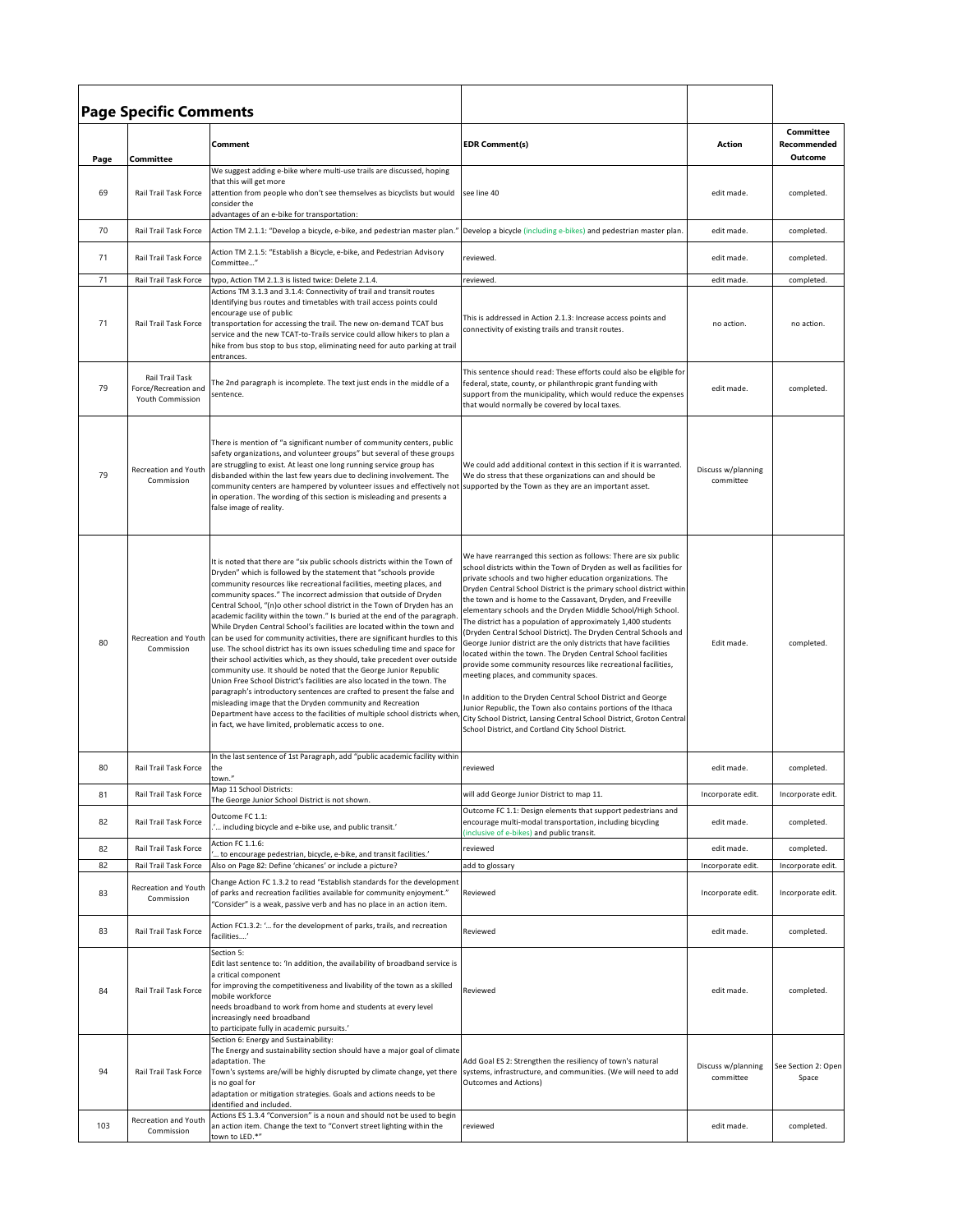|         | <b>Page Specific Comments</b>                               |                                                                                                                                                                                                                                                                                                                                                                                                                                                                                                                                                                                                                                                                                                                                                                               |                                                                                                                                                                                                                                                                                                                                                                                                                                                  |                                                                    |                                                                                                                                                                                                                       |
|---------|-------------------------------------------------------------|-------------------------------------------------------------------------------------------------------------------------------------------------------------------------------------------------------------------------------------------------------------------------------------------------------------------------------------------------------------------------------------------------------------------------------------------------------------------------------------------------------------------------------------------------------------------------------------------------------------------------------------------------------------------------------------------------------------------------------------------------------------------------------|--------------------------------------------------------------------------------------------------------------------------------------------------------------------------------------------------------------------------------------------------------------------------------------------------------------------------------------------------------------------------------------------------------------------------------------------------|--------------------------------------------------------------------|-----------------------------------------------------------------------------------------------------------------------------------------------------------------------------------------------------------------------|
| Page    | Committee                                                   | Comment                                                                                                                                                                                                                                                                                                                                                                                                                                                                                                                                                                                                                                                                                                                                                                       | <b>EDR Comment(s)</b>                                                                                                                                                                                                                                                                                                                                                                                                                            | Action                                                             | Committee<br>Recommended<br>Outcome                                                                                                                                                                                   |
| 108     | Rail Trail Task<br>Force/Recreation and<br>Youth Commission | 1st line: Delete "L". Typo in heading. Remove "L" from "Lexisting"                                                                                                                                                                                                                                                                                                                                                                                                                                                                                                                                                                                                                                                                                                            | reviewed                                                                                                                                                                                                                                                                                                                                                                                                                                         | edit made.                                                         | completed.                                                                                                                                                                                                            |
| 109     | Rail Trail Task Force                                       | 2nd Paragraph, 1st sentence: Capitalize Varna.                                                                                                                                                                                                                                                                                                                                                                                                                                                                                                                                                                                                                                                                                                                                | reviewed                                                                                                                                                                                                                                                                                                                                                                                                                                         | edit made.                                                         | completed.                                                                                                                                                                                                            |
| 110     | Agricultural Committee                                      | Future land use is totally different from zoning.                                                                                                                                                                                                                                                                                                                                                                                                                                                                                                                                                                                                                                                                                                                             | correct.                                                                                                                                                                                                                                                                                                                                                                                                                                         | no action.                                                         | $\overline{a}$                                                                                                                                                                                                        |
| 111     | <b>Conservation Board</b>                                   | Map 9: Trail Systems; Page 69, & Map 14 Page 111<br>Again proposed trails north of Freeville should be removed for reasons<br>previously discussed.                                                                                                                                                                                                                                                                                                                                                                                                                                                                                                                                                                                                                           | Need to resolve the treatment of the "trail system" and make it<br>consistent throughout.                                                                                                                                                                                                                                                                                                                                                        | make changes to trails<br>representation per<br>discussion on 1/12 | Incorporate map<br>edits.                                                                                                                                                                                             |
| 111     | <b>Agricultural Committee</b>                               | the future land use, they want to make some of the best farmland to<br>rural residential.                                                                                                                                                                                                                                                                                                                                                                                                                                                                                                                                                                                                                                                                                     | See updated Future Land Use Map.                                                                                                                                                                                                                                                                                                                                                                                                                 | Discuss w/planning<br>committee                                    |                                                                                                                                                                                                                       |
| 116     | Rail Trail Task Force                                       | Nodal Corridor:<br>The Rail Trail is mentioned in several sections including 3.1.3 on page 71<br>for incentivizing<br>business development around trails. We did not see the other side of<br>that coin, where we<br>also try to balance the protection of some of these adjoining areas from<br>being developed.<br>We think 3.1.3 should be rewritten to focus on that development<br>primarily occurring in the<br>nodes. For example, the nodal corridor as defined on page 116 does not<br>even include the<br>protection of open space or conservation land, a primary draw for<br>visitors and locals to use<br>the trail in the first place.                                                                                                                          | The Rail Trail passes through multiple "Nodal Corridor" areas,<br>there are areas where commercial development would make<br>sense. We can add some language on "open space protection"<br>around the Rail Trail areas within nodal corridors - at the same<br>time the Rail Trail could be an important way of connecting<br>tourism and daytime recreation with existing and new businesses<br>that cater to bicycle tourism (and recreation). | Discuss w/planning<br>committee                                    |                                                                                                                                                                                                                       |
| 123     | Agricultural Committee                                      | Why is 3 acres the minimum residential lot size? I thought we were trying<br>to get away from that. That gobbles up large pieces of farmland quickly.                                                                                                                                                                                                                                                                                                                                                                                                                                                                                                                                                                                                                         | The primary purpose is to protect working agricultural lands<br>where there is active farming. We are suggesting a minimum lot<br>size as a way to preserve large tracts of land that can be used for<br>farming.                                                                                                                                                                                                                                | no action.                                                         | Town continue to<br>seek to reduce the<br>proliferation of<br>rural residences<br>along rural roads.<br>Review 2005 plan<br>language for the<br>agricultural<br>character area<br>reconcile with this<br>description. |
| 132     | Rail Trail Task Force                                       | Implementation Plan, Goals and Strategies: The Dryden Rail Trail Task<br>Force is listed on the Goals and Strategies pages for many more actions<br>than is in our current mandate.                                                                                                                                                                                                                                                                                                                                                                                                                                                                                                                                                                                           | We can temper the language for "lead organization" to indicate<br>that they are the entity most likely to be responsible, and actual<br>roles may need to be further defined through the<br>implementation process.                                                                                                                                                                                                                              | Incorporate edit.                                                  | Alice Green to<br>review DRT lead org<br>suggestions, review<br>with Sam G and<br>reconcile. Also<br>incorporate<br>suggested edit.                                                                                   |
| 134-135 | <b>Conservation Board</b>                                   | Protect the Town's Open Spaces Resources<br>Seems li;ke this is lacking in many ways. There should be more than<br>three action items that can be taken out of the Natural Resources Plan.<br>This would be a good place to discuss streambank protection efforts,<br>riparian buffers (creating a buffer ordinance?) road ditching, stormwater<br>ordinance,  etc.                                                                                                                                                                                                                                                                                                                                                                                                           | We could add some of these items as additional actions - are<br>there specific actions that are underway or that are in the<br>planning stages?                                                                                                                                                                                                                                                                                                  | Discuss w/planning<br>committee                                    | nclude examples of<br>potential actions.                                                                                                                                                                              |
| 136-137 |                                                             | Conservation Board   Preserve, Promote, and Support the Town's Agricultural Lands                                                                                                                                                                                                                                                                                                                                                                                                                                                                                                                                                                                                                                                                                             |                                                                                                                                                                                                                                                                                                                                                                                                                                                  | no action                                                          |                                                                                                                                                                                                                       |
| 136-137 | Conservation Board                                          | Action OS 3.1.1 Not sure this is pertinent as the amount being paid is them in the agriculture section.<br>very small because the price of ag land and development has shrunk<br>to where it isn't profitable for farmers to enter into the program. Not<br>sure it should even be here.                                                                                                                                                                                                                                                                                                                                                                                                                                                                                      | If there are challenges with this program, we should mention                                                                                                                                                                                                                                                                                                                                                                                     | Discuss w/planning<br>committee                                    |                                                                                                                                                                                                                       |
| 136-137 | Conservation Board                                          | Action OS 3.1.3 Review the town's solar law to ensure that high<br>quality farmland is protected.<br>I agree with this action item, but there is no mention of the NYS Ag<br>and Markets recommendations for ensuring this and with that the<br>County SWCD should be listed as one of the main entities to carry<br>this out as it is spelled out in the document by Ag and Markets.                                                                                                                                                                                                                                                                                                                                                                                         | we can add a reference to NYS Ag and Markets<br>recommendations. Added County SWCD as an external partner.                                                                                                                                                                                                                                                                                                                                       | Incorporate edit.                                                  | Incorporate edit.                                                                                                                                                                                                     |
| 136-137 | <b>Conservation Board</b>                                   | Action OS 3.1.4: Outreach to producers to identify and address<br>specific concerns related and farming in Dryden.<br>County SWCD should be listed as a major partner along with the<br>USDA Natural Resources Conservation Services (NRCS) and the<br>USDA Farm Services Agency (FSA). No mention of the Agricultural<br>Environmental Management (AEM) program. A farm must be<br>involved with this state program to be eligible for most funding<br>available to farms. SWCD manages and implements the program<br>and works in cooperation with Ag and Markets, NRCS and FSA for<br>funding sources. AEM is used to identify needs of the farm and is<br>used to bring funding for the implementation of Best Management<br>Practices to address those identified needs. | We can add these as external partners.                                                                                                                                                                                                                                                                                                                                                                                                           | Incorporate edit.                                                  | Incorporate edit.                                                                                                                                                                                                     |